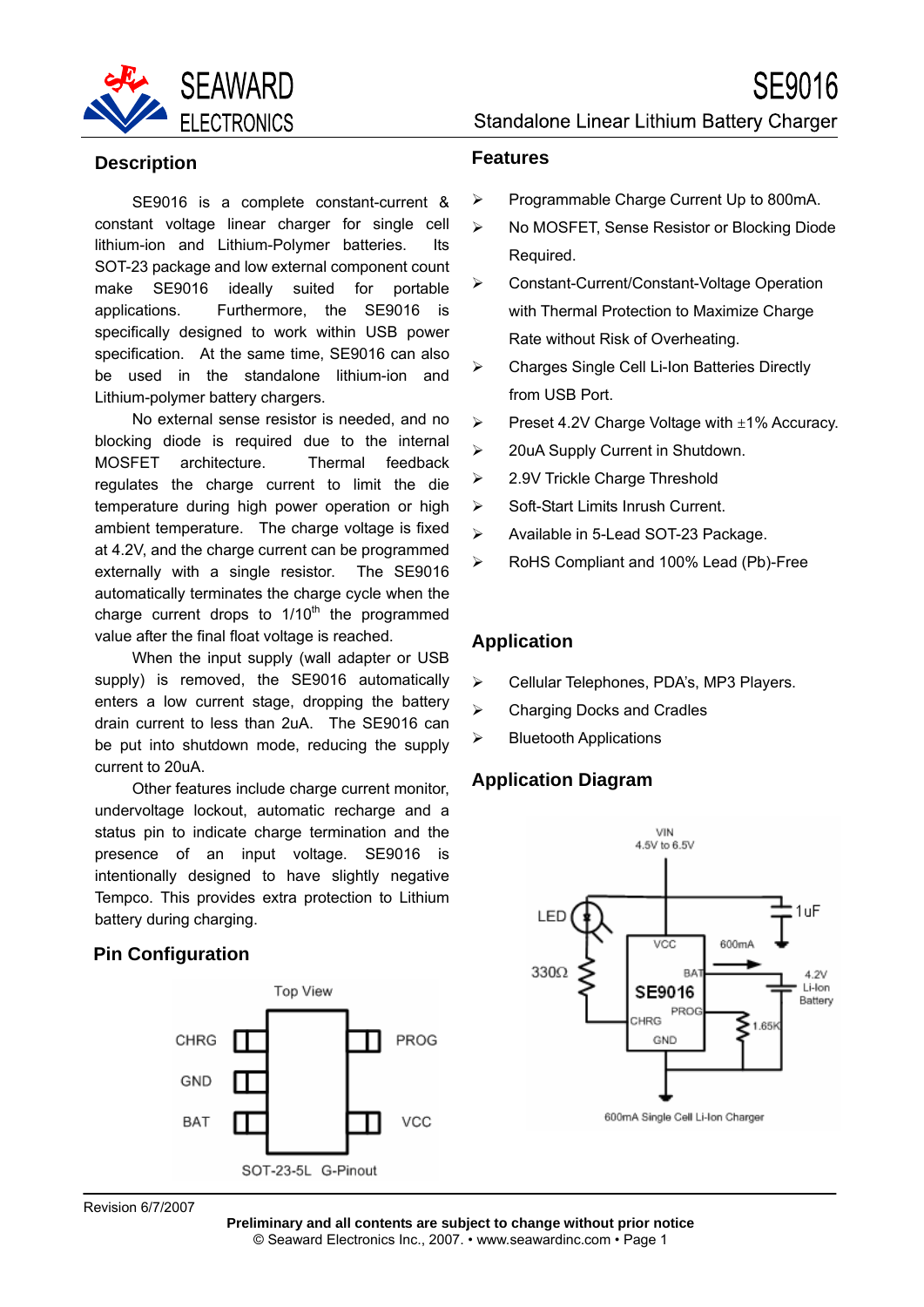

# **Absolute Maximum Rating (1)**

| <b>Parameter</b>                        | <b>Symbol</b>            | Value           | <b>Units</b> |
|-----------------------------------------|--------------------------|-----------------|--------------|
| Input Supply Voltage                    | $V_{\rm CC}$             | 7               | v            |
| <b>PROG Voltage</b>                     | V <sub>PROG</sub>        | $VCC+0.3$       | V            |
| <b>BAT Voltage</b>                      | V <sub>BAT</sub>         | 7               | V            |
| <b>CHRG Voltage</b>                     | $V_{CHRG}$               | 7               | v            |
| <b>BAT Short-Circuit Duration</b>       |                          | Continuous      |              |
| Thermal Resistance, Junction-to-Ambient | $\Theta_{JA}$            | 250             | °C/W         |
| <b>BAT Pin Current</b>                  | $I_{\text{BAT}}$         | 800             | mA           |
| <b>PROG Pin Current</b>                 | <b>I</b> <sub>PROG</sub> | 800             | μA           |
| Maximum Junction Temperature            | T,                       | 125             | $^{\circ}C$  |
| Storage Temperature                     | $T_{\rm S}$              | $-65$ to $+125$ | $^{\circ}C$  |
| Lead Temperature (Soldering, 10 sec)    |                          | 300             | $^{\circ}C$  |

# **Operating Rating (2)**

| <b>Parameter</b>     | Symbol | Value          | <b>Units</b> |
|----------------------|--------|----------------|--------------|
| Supply Input Voltage | Vın    | $-0.3$ to $+7$ |              |
| Junction Temperature |        | $-40$ to $+85$ | °C           |

### **Electrical Characteristics**

 $V_{IN}$  = 5V; T<sub>J</sub> = 25°C; unless otherwise specified.

| Symbol         | <b>Parameter</b>                 | <b>Conditions</b>                                               | Min          | <b>Typ</b> | <b>Max</b> | Unit |
|----------------|----------------------------------|-----------------------------------------------------------------|--------------|------------|------------|------|
| $V_{\rm CC}$   | Input Supply Voltage             |                                                                 | 4.25         |            | 6          | V    |
| $I_{\rm CC}$   | Input Supply Current             | Charge Mode <sup>(3)</sup> , $R_{PROG}$ = 10k                   |              | 110        | 500        | μA   |
|                |                                  | Standby Mode (Charge Terminated)                                |              | 70         |            | μA   |
|                |                                  | Shutdown Mode(R <sub>PROG</sub> Not Connected,                  |              | 20         | 40         | μA   |
|                |                                  | $V_{\rm CC}$ < $V_{\rm BAT}$ , or $V_{\rm CC}$ < $V_{\rm UV}$ ) |              |            |            |      |
| <b>V</b> FLOAT | Regulated Output (Float) Voltage | $I_{BAT}$ = 30mA, $I_{CHRG}$ = 5mA                              | 4.158        | 4.2        | 4.242      | V    |
| $I_{BAT}$      | <b>BAT Pin Current</b>           | $RPROG = 10k$ , Current Mode                                    | 90           | 110        | 130        | mA   |
|                |                                  | $RPROG = 2k$ , Current Mode                                     |              | 500        |            | mA   |
|                |                                  | Standby Mode, VBAT = 4.2V                                       | $\mathbf{0}$ | $+/-1$     | $+/-5$     | μA   |
|                |                                  | Shutdown Mode (R <sub>PROG</sub> Not Connected)                 |              | $+/-0.5$   | $+/-5$     | μA   |
|                |                                  | Sleep Mode, $V_{CC}$ = 0V                                       |              | $+/-1$     | $+/-5$     | μA   |
| <b>I</b> TRIKL | <b>Trickle Charge Current</b>    | $V_{BAT}$ < $V_{TRIKL}$ , $R_{PROG}$ = 10k                      |              | 10         |            | mA   |
| <b>VTRIKL</b>  | Trickle Charge Threshold Voltage | $RPROG$ = 10k, $VBAT$ Rising                                    | 2.8          | 2.9        | 3.0        | V    |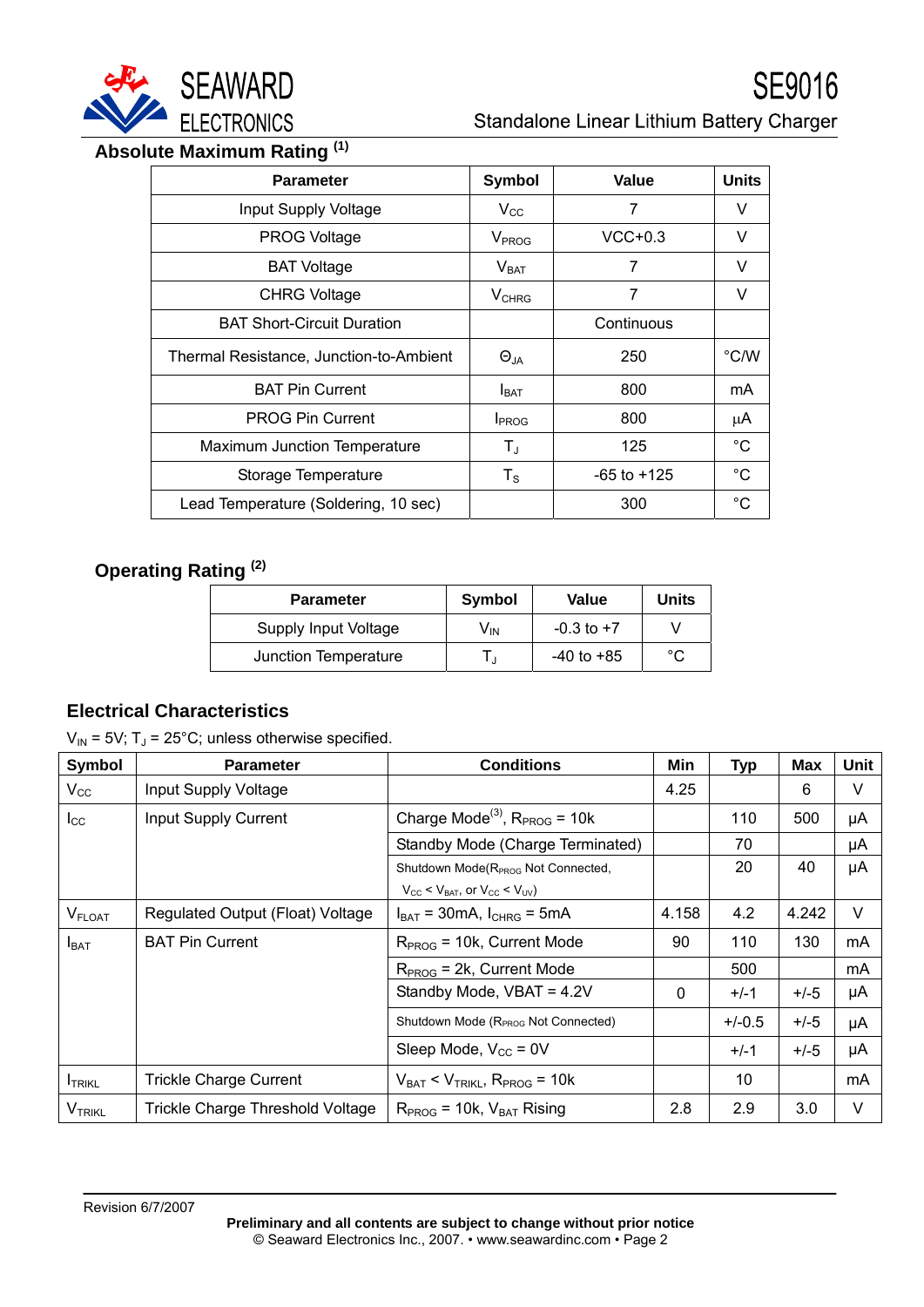

### **Electrical Characteristics (Continued)**

 $V_{IN}$  = 5V; T<sub>J</sub> = 25°C; unless otherwise specified

| <b>Symbol</b>                    | <b>Parameter</b>                                | <b>Conditions</b>                        | Min | <b>Typ</b> | <b>Max</b> | Unit        |
|----------------------------------|-------------------------------------------------|------------------------------------------|-----|------------|------------|-------------|
| $V_{UV}$                         | V <sub>CC</sub> Undervoltage Lockout Threshold  | From $V_{CC}$ Low to High                |     | 3.4        |            | V           |
| <b>VUVHYS</b>                    | V <sub>CC</sub> Undervoltage Lockout Hysteresis |                                          |     | 100        |            | mV          |
| $V_{\text{MSD}}$                 | Manual Shutdown Threshold Voltage               | PROG Pin Rising                          |     | 1.25       |            | V           |
|                                  |                                                 | <b>PROG Pin Falling</b>                  |     | 1.2        |            | V           |
| $V_{ASD}$                        | $V_{CC} - V_{BAT}$ Lockout Threshold Voltage    | $V_{\text{CC}}$ from Low to High         |     | 100        |            | mV          |
|                                  |                                                 | $V_{\text{CC}}$ from High to Low         |     | 30         |            | mV          |
| <b>I</b> TERM                    | C/10 Termination Current Threshold              | $R_{PROG} = 10k^{(4)}$                   |     | 0.1        |            | mA/mA       |
|                                  |                                                 | $RPROG = 2k$                             |     | 0.1        |            | mA/mA       |
| V <sub>PROG</sub>                | PROG Pin Voltage                                | $RPROG = 10k$ , Current Mode             | 0.9 | 1.03       | 1.1        | $\vee$      |
| <b>I</b> CHRG                    | <b>CHRG Pin Weak Pull-Down Current</b>          | $V_{CHRG} = 3V$                          |     | 15         |            | μA          |
| $V_{CHRG}$                       | <b>CHRG Pin Output Low Voltage</b>              | $I_{CHRG} = 5mA$                         |     | 0.6        |            | V           |
| $\Delta$ V <sub>RECHRG</sub>     | Recharge Battery Threshold Voltage              | V <sub>FLOAT</sub> - V <sub>RECHRG</sub> |     | 100        |            | mV          |
| $T_{LIM}$                        | <b>Thermal Protection Temperature</b>           |                                          |     | 120        |            | $^{\circ}C$ |
| $t_{SS}$                         | Soft-Start Time                                 | $I_{BAT} = 0$ to 1000V/R <sub>PROG</sub> |     | 100        |            | μs          |
| t <sub>RECHARGE</sub>            | Recharge Comparator Filter Time                 | $V_{BAT}$ High to Low                    |     | 1          |            | ms          |
| $t_{\footnotesize\textsf{TERM}}$ | <b>Termination Comparator Filter Time</b>       | $I_{BAT}$ Falling Below $I_{CHG}/10$     |     | 1000       |            | $\mu s$     |
| I <sub>PROG</sub>                | PROG Pin Pull-Up Current                        |                                          |     | 1          |            | μA          |

**Note 1:** Exceeding the absolute maximum rating may damage the device.

**Note 2**: The device is not guaranteed to function outside its operating rating.

**Note 3:** Supply current includes PROG pin current (approximately 100µA) but does not include any current delivered to the battery through the BAT pin (approximately 100mA).

**Note 4:** I<sub>TERM</sub> is expressed as a fraction of measured full charge current with indicated PROG resistor.

#### **Pin Functions**

| Pin        | <b>Pin Function Description</b>                                                                                                                               | <b>Pin</b>  | <b>Pin Function Description</b>                                                                                                                                                                                                                                                    |
|------------|---------------------------------------------------------------------------------------------------------------------------------------------------------------|-------------|------------------------------------------------------------------------------------------------------------------------------------------------------------------------------------------------------------------------------------------------------------------------------------|
| <b>VCC</b> | Positive Input Supply Voltage. Provides<br>power to the charger. VCC can range<br>from 4.25V to 6.5V and should be<br>bypassed with at least a 1uF capacitor. | <b>CHRG</b> | Open-Drain Charge Status Output. When the battery is charging, the<br>CHRG pin is pulled low by an internal N-channel MOSFET. When the<br>charge cycle is completed, a weak pull-down of approximately 20uA is<br>connected to the CHRG pin, indicating an "AC present" condition. |
| <b>GND</b> | Ground.                                                                                                                                                       | <b>PROG</b> | Charge Current Program, Charge Current Monitor and Shutdown Pin.                                                                                                                                                                                                                   |
| <b>BAT</b> | <b>Charge Current Output. Provides</b><br>charge current to the battery and<br>regulates the final float voltage to 4.2V.                                     |             |                                                                                                                                                                                                                                                                                    |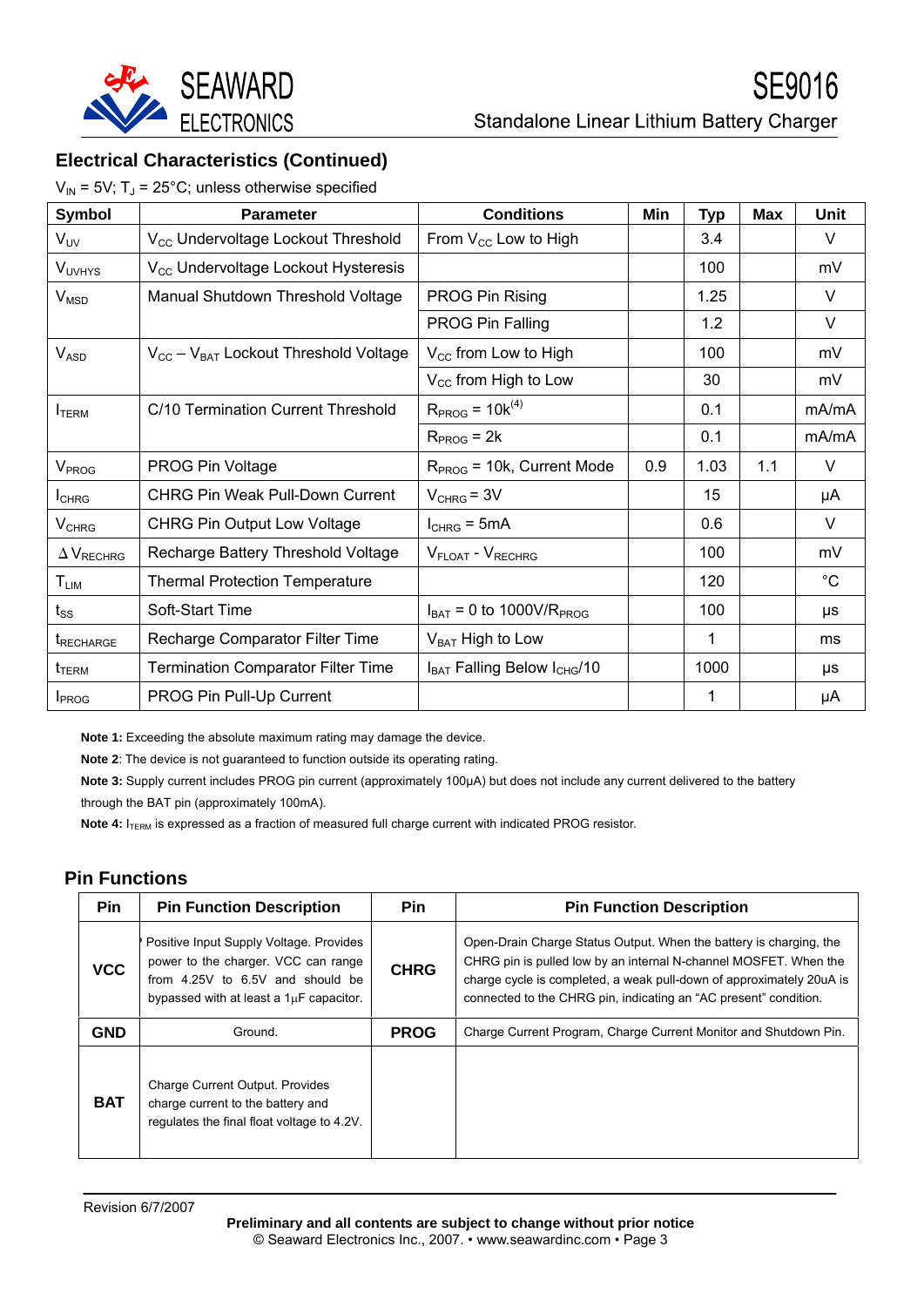

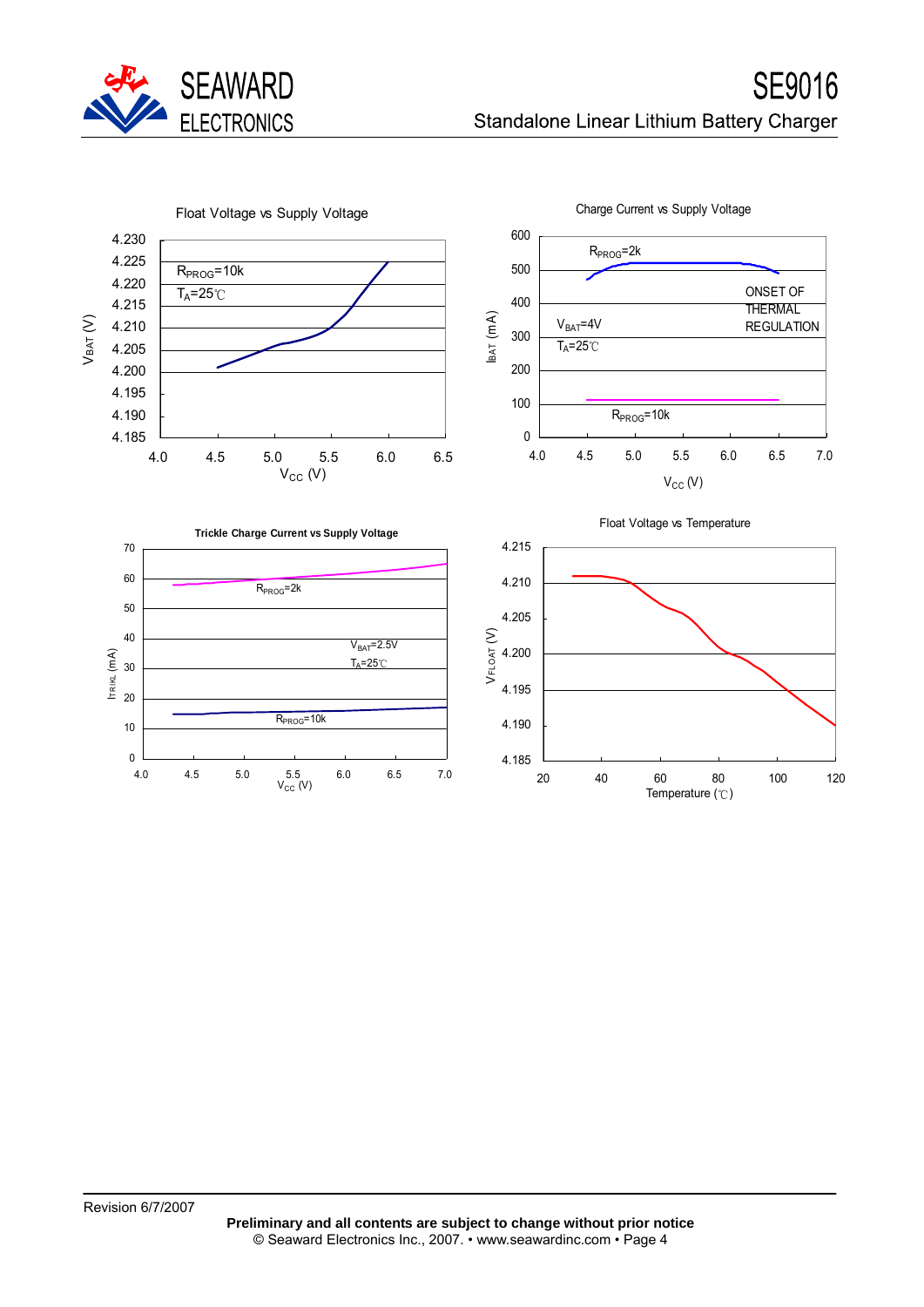

### **Operation**

The SE9016 is a single cell lithium-ion battery charger using a constant-current/constant-voltage algorithm. It can deliver up to 800mA of charge current (using a good thermal PCB layout) with a final float voltage accuracy of ±1%. The SE9016 includes an internal P-channel power MOSFET and thermal regulation circuitry. No blocking diode or external current sense resistor is required; thus, the basic charger circuit requires only two external components. Furthermore, the SE9016 is capable of operating from a USB power source.

#### **Normal Charge Cycle**

A charge cycle begins when the voltage at the VCC pin rises above the UVLO threshold level and a 1% program resistor is connected from the PROG pin to ground or when a battery is connected to the charger output. If the BAT pin is less than 2.8V, the charger enters trickle charge mode. In this mode, the SE9016 supplies approximately 1/10 the programmed charge current to bring the battery voltage up to a safe level for full current charging.

When the BAT pin voltage rises above 2.8V, the charger enters constant-current mode, where the programmed charge current is supplied to the battery. When the BAT pin approaches the final float voltage (4.2V), the SE9016 enters constant-voltage mode and the charge current begins to decrease. When the charge current drops to 1/10 of the programmed value, the charge cycle ends.

#### **Programming Charge Current**

The charge current is programmed using a single resistor from the PROG pin to ground. The battery charge current is 1100 times the current out of the PROG pin. The program resistor and the charge

Standalone Linear Lithium Battery Charger

current are calculated using the following equations:

$$
R_{PROG} = \frac{1100V}{I_{CHG}}, I_{CHG} = \frac{1100V}{R_{PROG}},
$$

The charge current out of the BAT pin can be determined at any time by monitoring the PROG pin voltage using the following equation:

$$
I_{BAT} = \frac{V_{PROG}}{R_{PROG}} \bullet 1100
$$

#### **Charge Termination**

A charge cycle is terminated when the charge current falls to 1/10th the programmed value after the final float voltage is reached. This condition is detected by using an internal, filtered comparator to monitor the PROG pin. When the PROG pin voltage falls below 100mV for longer than  $t_{TERM}$  (typically 1ms), charging is terminated. The charge current is latched off and the SE9016 enters standby mode, where the input supply current drops to 200mA. (Note: C/10 termination is disabled in trickle charging and thermal limiting modes).

When charging, transient loads on the BAT pin can cause the PROG pin to fall below 100mV for short periods of time before the DC charge current has dropped to 1/10th the programmed value. The 1ms filter time  $(t_{\text{TERM}})$  on the termination comparator ensures that transient loads of this nature do not result in premature charge cycle termination. Once the average charge current drops below 1/10th the programmed value, the SE9016 terminates the charge cycle and ceases to provide any current through the BAT pin. In this state, all loads on the BAT pin must be supplied by the battery.

The SE9016 constantly monitors the BAT pin voltage in standby mode. If this voltage drops below the 4.05V recharge threshold ( $V_{RECHRG}$ ), another charge cycle begins and current is once again supplied to the

Revision 6/7/2007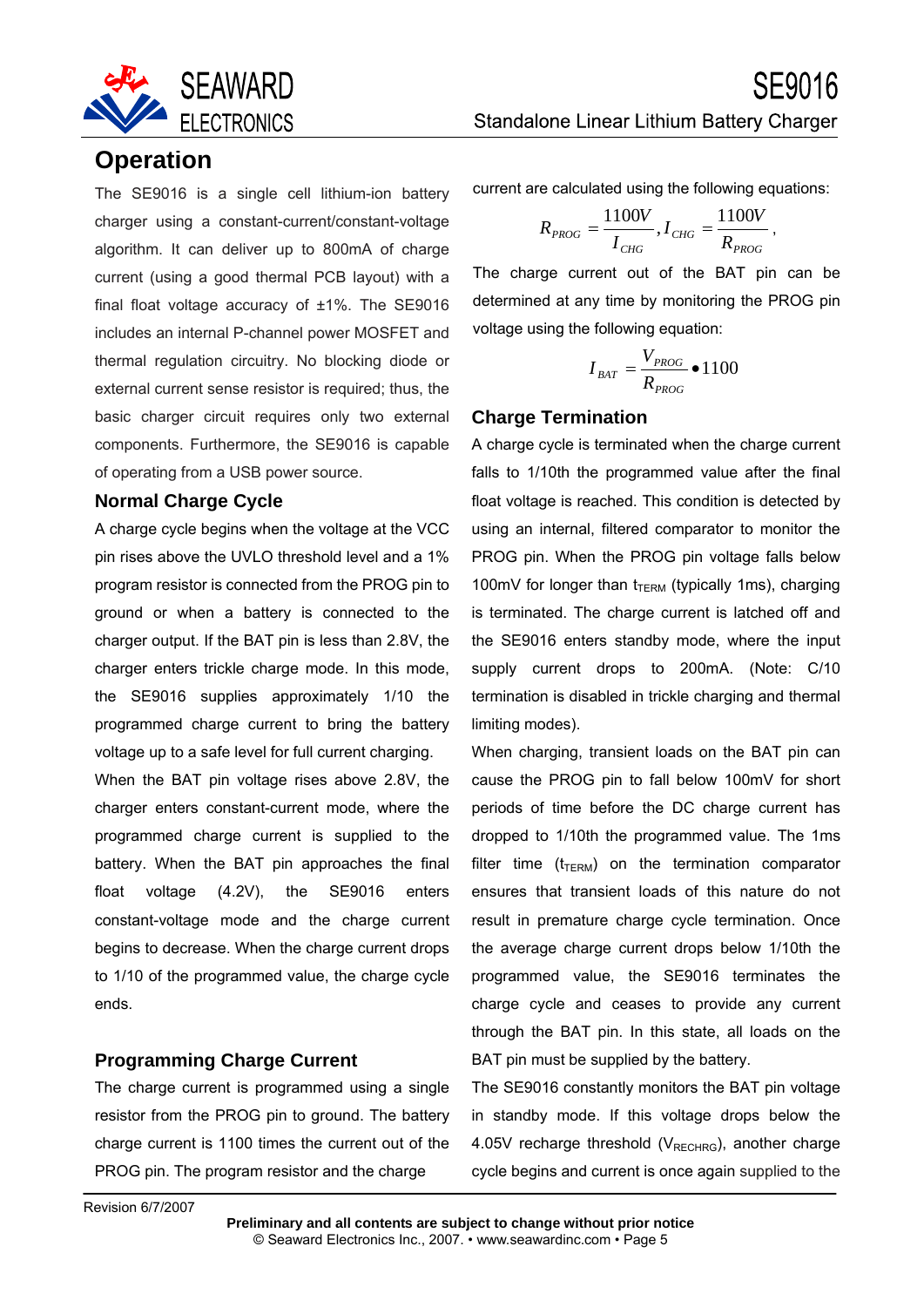

battery. To manually restart a charge cycle when in standby mode, the input voltage must be removed and reapplied, or the charger must be shut down and restarted using the PROG pin. Figure 1 shows the state diagram of a typical charge cycle.

#### **Charge Status Indicator (CHRG)**

The charge status output has three different states: strong pull-down (~10mA), weak pull-down (~20μA) and high impedance. The strong pull-down state indicates that the SE9016 is in a charge cycle. Once the charge cycle has terminated, the pin state is determined by undervoltage lockout conditions. A weak pull-down indicates that  $V_{CC}$  meets the UVLO conditions and the SE9016 is ready to charge. High impedance indicates that the SE9016 is in undervoltage lockout mode: either  $V_{CC}$  is less than 100mV above the BAT pin voltage or insufficient voltage is applied to the  $V_{CC}$  pin.

#### **Thermal Limiting**

An internal thermal feedback loop reduces the programmed charge current if the die temperature attempts to rise above a preset value of approximately 120℃. This feature protects the SE9016 from excessive temperature and allows the user to push the limits of the power handling capability of a given circuit board without risk of damaging the SE9016. The charge current can be set according to typical (not worst-case) ambient temperature with the assurance that the charger will automatically reduce the current in worst-case conditions.

# Standalone Linear Lithium Battery Charger

SE9016

#### **Undervoltage Lockout (UVLO)**

An internal undervoltage lockout circuit monitors the input voltage and keeps the charger in shutdown mode until VCC rises above the undervoltage lockout threshold. The UVLO circuit has a built-in hysteresis of 200mV. Furthermore, to protect against reverse current in the power MOSFET, the UVLO circuit keeps the charger in shutdown mode if VCC falls to within 30mV of the battery voltage. If the UVLO comparator is tripped, the charger will not come out of shutdown mode until VCC rises 100mV above the battery voltage.



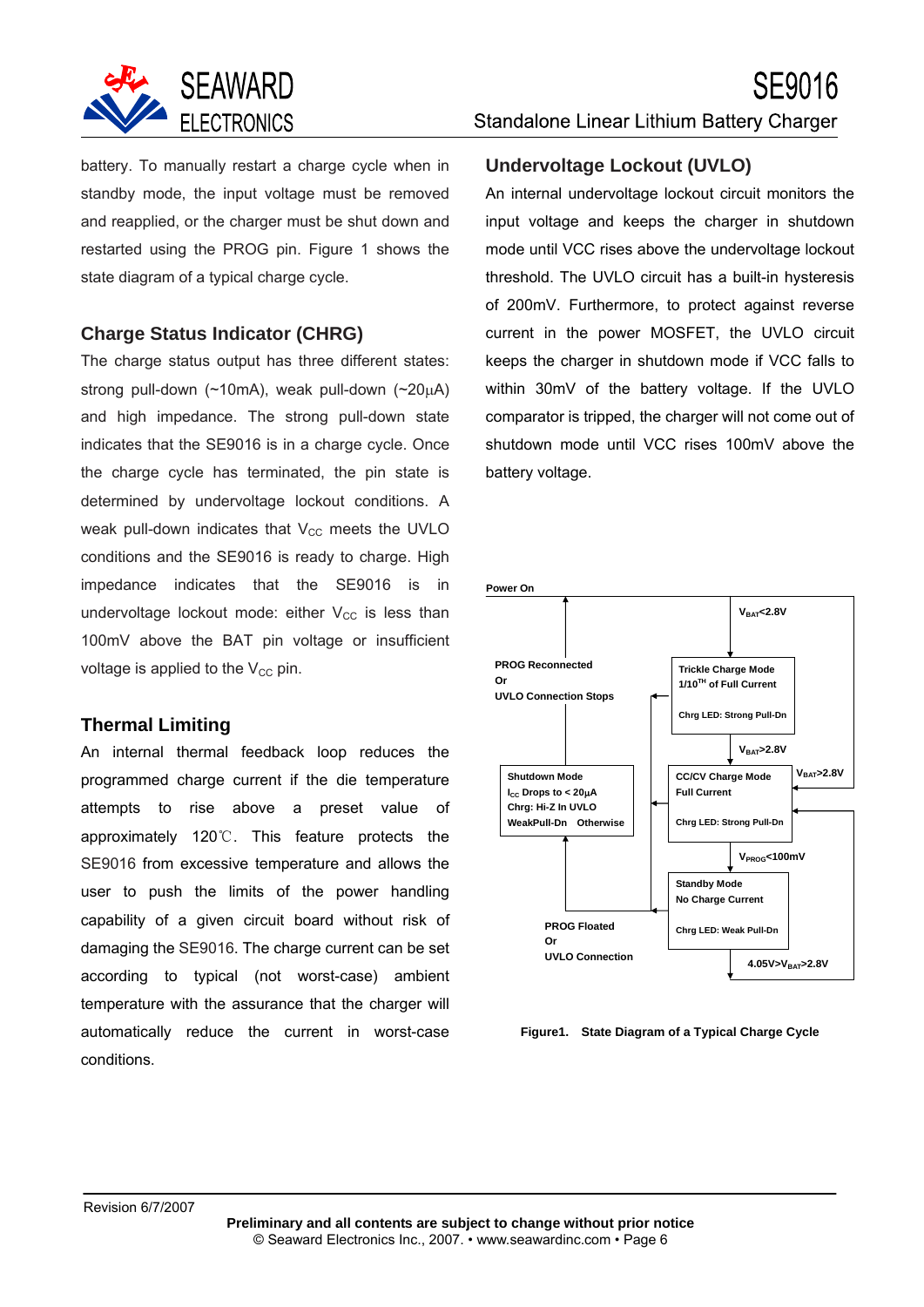

## **Application Hints**

# **Stability Considerations**

The constant-voltage mode feedback loop is stable without an output capacitor provided a battery is connected to the charger output. With no battery present, an output capacitor is recommended to reduce ripple voltage. When using high value, low ESR ceramic capacitors, it is recommended to add a 1Ω resistor in series with the capacitor. No series resistor is needed if tantalum capacitors are used.

In constant-current mode, the PROG pin is in the feedback loop, not the battery. The constant-current mode stability is affected by the impedance at the PROG pin. With no additional capacitance on the PROG pin, the charger is stable with program resistor values as high as 20k. However, additional capacitance on this node reduces the maximum allowed program resistor. The pole frequency at the PROG pin should be kept above 100kHz.

### **V<sub>cc</sub> Bypass Capacitor**

Many types of capacitors can be used for input bypassing, however, caution must be exercised when using multilayer ceramic capacitors. Because of the self-resonant and high Q characteristics of some types of ceramic capacitors, high voltage transients can be generated under some start-up conditions, such as connecting the charger input to a live power source. Adding a 1.5Ω resistor in series with a ceramic capacitor will minimize start-up voltage transients.

#### **Power Dissipation**

The conditions that cause the SE9016 to reduce charge current through thermal feedback can be approximated by considering the power dissipated in the IC. Nearly all of this power dissipation is generated by the internal MOSFET—this is calculated to be approximately:

$$
P_D = (V_{CC} - V_{BAT}) \cdot I_{BAT}
$$

The approximate ambient temperature at which the thermal feedback begins to protect the IC is:

$$
T_{A} = 120^{\circ}C - P_{D}\theta_{JA}
$$

$$
T_{A} = 120^{\circ}C - (V_{CC} - V_{BAT}) \cdot I_{BAT} \cdot \theta_{JA}
$$

### **Thermal Considerations**

Because of the small size of the thin SOT23 package, it is very important to use a good thermal PC board layout to maximize the available charge current. The thermal path for the heat generated by the IC is from the die to the copper lead frame, through the package leads, (especially the ground lead) to the PC board copper. The PC board copper is the heat sink. The footprint copper pads should be as wide as possible and expand out to larger copper areas to spread and dissipate the heat to the surrounding ambient. Other heat sources on the board, not related to the charger, must also be considered when designing a PC board layout because they will affect overall temperature rise and the maximum charge current.